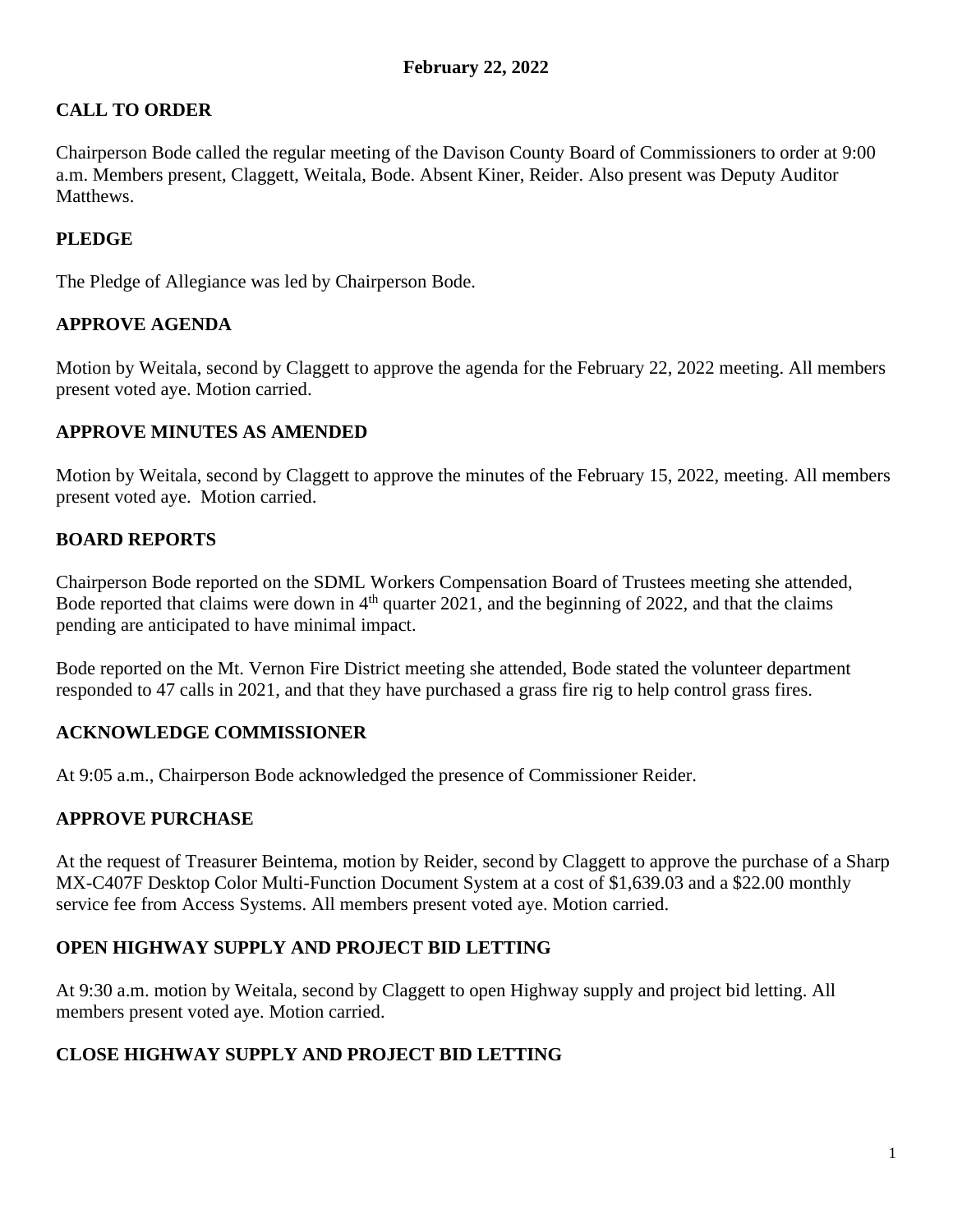At 10:00 a.m. motion by Weitala, second by Claggett to close Highway supply and project bid letting and allow for Highway Superintend Weinberg to review the bids before awarding. All members present voted aye. Motion carried.

# **ACCEPT GRANT**

At the request of Highway Superintendent Weinberg, motion by Reider, second by Weitala to authorize Chairperson Bode to sign the SD VW Truck Program Rebate Agreement in which the State of SD offers a rebate to Davison County Highway Department in the amount up to 35% of approve costs up to and not exceeding \$37,803.50 for the replacement of a class 4-8 diesel freight truck. All members present voted aye. Motion carried.

# **SKID LOADER DISCUSSION**

Highway Superintendent Weinberg discussed with the Board options for the purchase of a new skid loader for the Highway Department and Drainage use. Weinberg stated he will want to test each option.

# **APPROVE TIMESHEETS**

Motion by Weitala, second by Reider to authorize chairperson to sign department head timesheets as supervisor. All members present voted aye. Motion carried

# **APPROVE BILLS**

Motion by Reider, second by Weitala to approve the following bills for payment. All members present voted aye. Motion carried.

# **GENERAL FUND:**

**COMM:** Publishing/Daily Republic Forum Comm-956.66, Utilities/Santel-68.23**; JUD:** Jury Fees/Jurors-422.68**; AUD:** Supplies/Daily Republic Mitchell-236.55, Trvl & Conf/Susan Kiepke-39.06, Utilities/Santel-179.27**; TREAS:** Supplies/First Dakota Nat'l Bank5.00, Utilities/Santel-581.58**; STATES ATTY:** Utilities/Santel-100.74**; A&N:** A&N Child/Ashley Anson-886.20, The Sharp Firm-2,519.78**; PUB SFTY BLDG:** Repairs/Menards-25.54, Water & Sewer/City of Mitchell-1,281.16**; CRTHOUSE:** Repairs & Maint/Santel-45.00**; DOE:** Utilities/Santel-861.60**; ROD:** Utilities/Santel-77.36**; NORTH OFC:** Repairs/Menards-235.99, Water & Sewer/City of Mitchell-43.74, Phones/Santel-89.05**; VET:** Utilities/Santel-64.20**; COORD:** Copy Mach Maint/Century Business Products-195.19**; HR:** Utilities/Santel-39.57**; SHERIFF:** Prof Services/Al's Engraving-25.90, Rentals Teletype/SD Dept of Public Safety-3,950.00, Repairs Patrol Car/Advance Auto Parts-66.64, Oil Changes/Lube Rangers-61.63, Office Supplies/Office Advantage-214.26, Uniforms/Jack's Uniforms & Equip-149.89, Utilities/Santel-812.22, Cellular Service/Verizon Wireless-563.44, Minor Equip/A & B Business Solutions-3,444.74**; JAIL:** Medicine/Avera Medical Group-332.45, Lewis Drug Stores/4,372.72, Office Supplies/Innovative Office-110.94, Jail Supplies/Charm Tex-761.10, Kitchen Supplies/Jones Supplies/297.27, Prisoner Food/Summit Food Service-5,096.54, Inmate Services/Swanson Services-1.60**; JUV DET:** Detention/Minnehaha Co Regional-1,542.00**; WELFARE:** Office Utilities/Santel-22.05, Catastrophic Poor Pmt/SDACC-1,882.00**; MENTAL ILL:** Committals/Douglas Papendick-404.00, Hearings/Avera McKennan Hosp-728.00, Minnehaha Co Auditor-811.09, Yankton Sheriff's Ofc-100.00**; FAIR:** Supplies/Menards-73.99, Phones/Verizon Wireless-41.91**; CO EXTENSION:** Supplies/McLeod's Printing-34.20, Utilities/CenturyLink27.06, Santel-87.07**; WEED:** Utilities/Santel-85.53, Verizon Wireless-41.91**; HIWAY:** Repairs/Paulson Sheet Metal-603.32, Supplies/Access Systems-51.18, Aramark-170.52, Utilities/Northwestern Energy-3,392.10, Santel-28.27, Verizon Wireless-83.82,